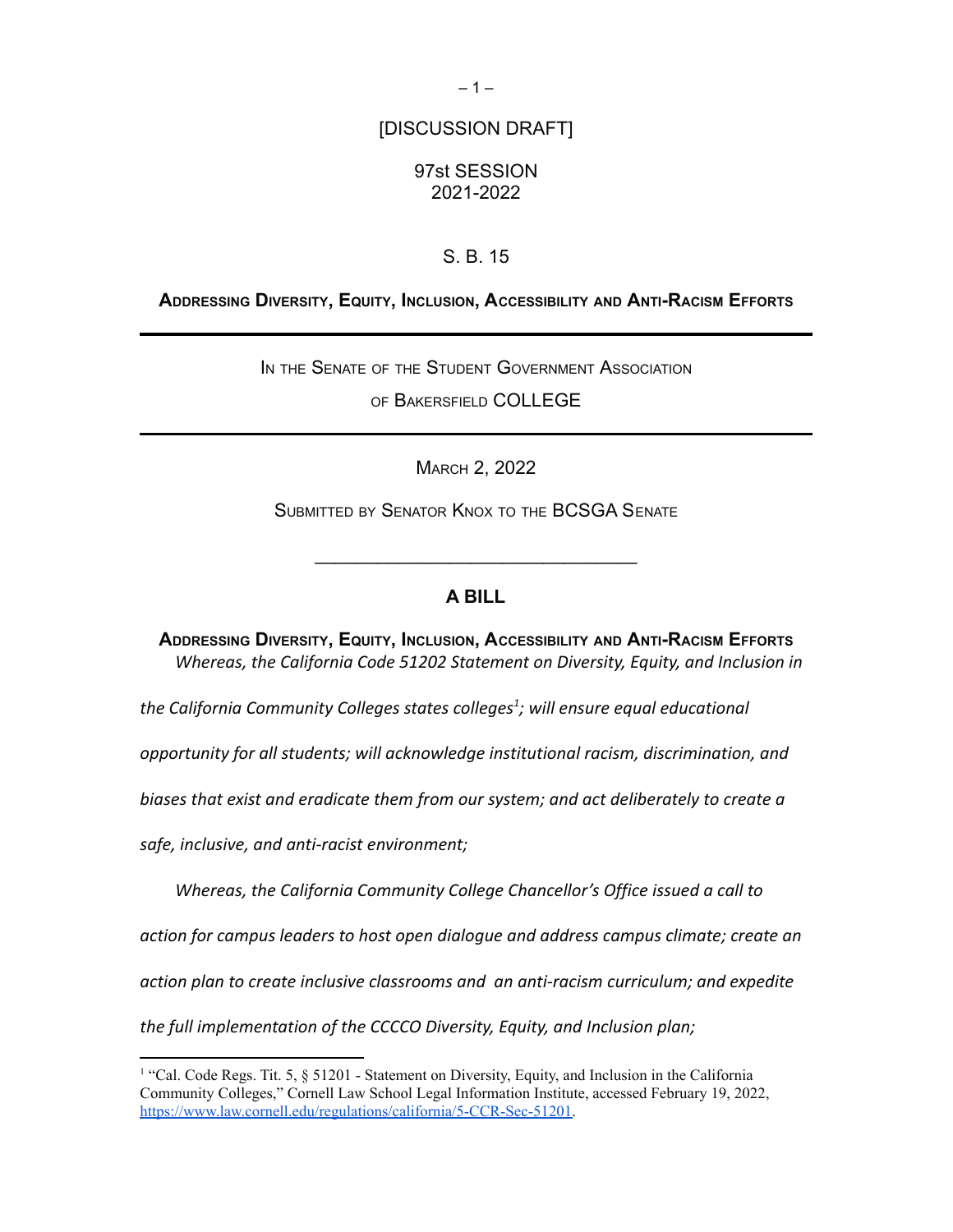*Whereas, the Student Senate for California Community Colleges adopted an*

*Anti-Racism Student Plan of Action in 2020 that includes:<sup>2</sup>*

- *● Cultural Awareness and Respect: A climate to allow students of color to feel welcome, free, and safe to express opinions;*
- *● Equity Training: Building cultural diversity awareness and addressing racism, unconscious bias, and microaggressions;*
- *● Curriculum Changes: a curriculum that fosters cultural appreciation, awareness, acceptance, & value;*
- *● Peer Mentors and Alliances: Resources for students to seek help and resources in addressing racism, microaggressions, building cultural diversity, and other racial barriers to their education (communication between student groups; peer mentor programs; faculty opportunities to share, learn, & listen);*
- *● Classroom Experience: Faculty evaluation; include equity in hiring training; intentional recruitment of diverse full-time faculty; requires anti-racism statements;*

*Whereas, the Academic Senate for California Community Colleges in an Inclusivity*

*statement <sup>3</sup> professed a need for recognition of the complexity of our present state;*

*acknowledge that institutional discrimination and implicit bias exist; made a call to*

*action for a better future; established a goal to eradicate institutional discrimination and*

*implicit bias; committed to an environment that offers equal employment opportunity*

*for all; and proclaimed equity and mutual respect are both intrinsic and explicit by*

*valuing individuals and groups from all backgrounds, demographics, and experiences;*

*Whereas, Bakersfield College leadership proclaimed in 2020 a renewed commitment*

*to equitable access and completion that includes: a racial equity student success agenda*

*that dismantles institutional barriers and intensifies our resolve to achieve racial equity<sup>4</sup> ;*

<sup>&</sup>lt;sup>2</sup> "Anti-Racism Student Plan of Action," Student Senate for California Community Colleges, accessed February 19, 2022,

[https://ssccc.org/news-events/newsroom/newsroom.html/article/2020/09/06/ssccc-anti-racism-a-student-pla](https://ssccc.org/news-events/newsroom/newsroom.html/article/2020/09/06/ssccc-anti-racism-a-student-plan-of-action) [n-of-action](https://ssccc.org/news-events/newsroom/newsroom.html/article/2020/09/06/ssccc-anti-racism-a-student-plan-of-action).

<sup>&</sup>lt;sup>3</sup> "Inclusivity Statement," Academic Senate for California Community College, accessed February 19, 2022, <https://www.asccc.org/inclusivity-statement>.

<sup>&</sup>lt;sup>4</sup> "Racial Equity at Bakersfield College: A Renewed Commitment to Equitable Access & Completion," Equal Opportunity and Diversity Advisory Committee, accessed February 19, 2022,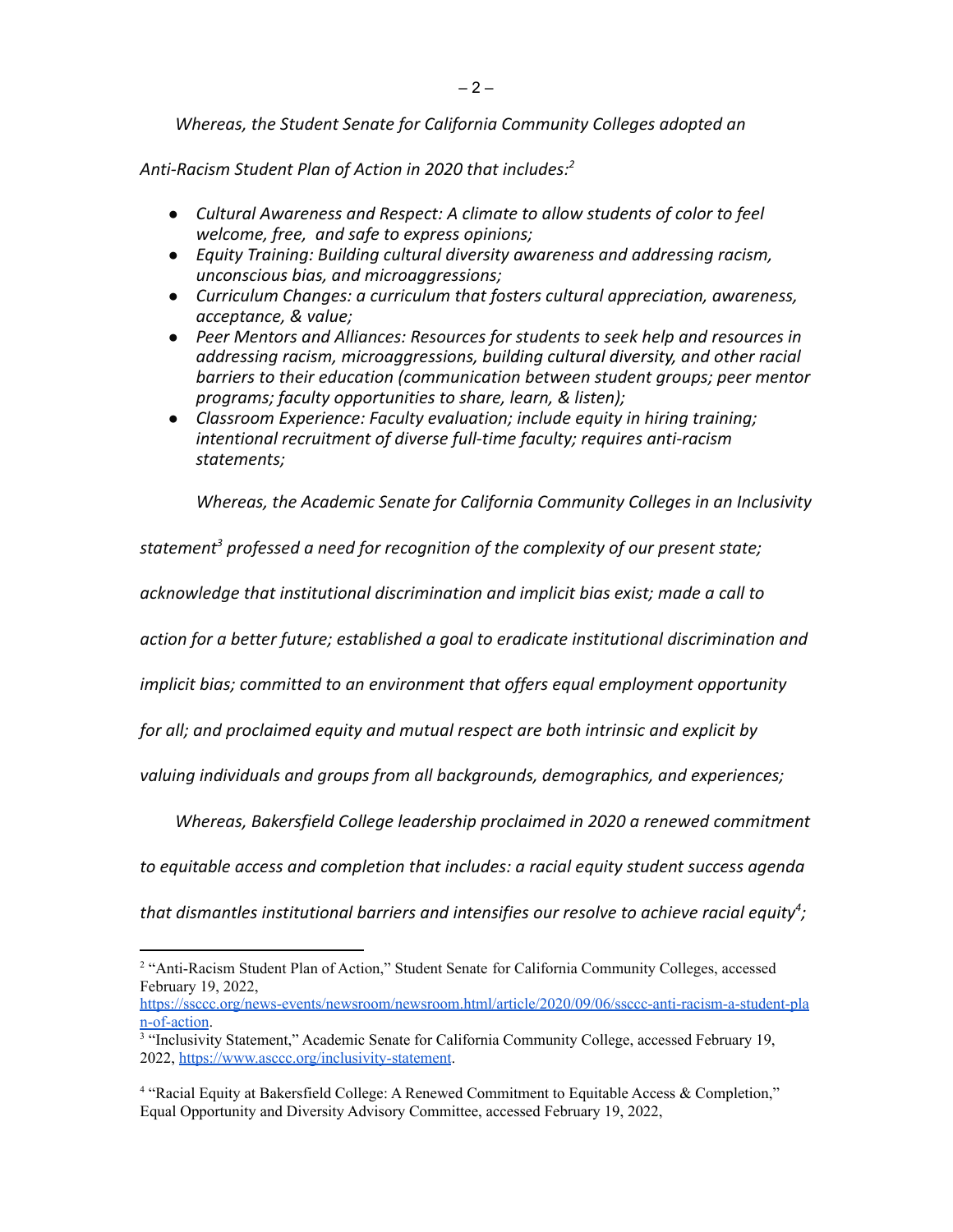*a commitment to collective consciousness-raising to strengthen the campus culture with equity-minded, culturally-competent professional development; and a commitment to Faculty & Staff diversification through cultural competence in recruitment and hiring practices;*

*WHEREAS, the Office of the BCSGA President affirms the value of equal educational opportunity for all students and eradicate institutional racism, discrimination, and biases from our system; and acts deliberately to create a safe, inclusive, and anti-racist environment at the Home of the Renegades; and*

*Let it be enacted by the Bakersfield College Senate of the Student Government Association to* address diversity, equity, inclusion, accessibility, and anti-racism efforts in three direct and intentional methods:

- *1. The BCSGA Vice President be tasked to create and implement the BCSGA Senate Committee on Diversity, Equity, Inclusion, and Anti-Racist to plan and direct DEI-AR efforts; and*
- *2. BCSGA acknowledges, operationalizes, and adopts the Anti-Racism Student Plan of Action of the Student Senate for California Community Colleges and considers California Ed Code in implementing relevant campus practices; and*
- *3. To direct the Department of Student Activities to host a broad institutionalized approach to celebrating special recognitions (e.g., Black History Month, Filipino American History Month, Hispanic Heritage Month, Native American History Month, Women's History Month, and other moments of celebration) through*

[https://committees.kccd.edu/sites/committees.kccd.edu/files/Racial%20Equity%20Commitment%20BC%2](https://committees.kccd.edu/sites/committees.kccd.edu/files/Racial%20Equity%20Commitment%20BC%20V14.pdf) [0V14.pdf](https://committees.kccd.edu/sites/committees.kccd.edu/files/Racial%20Equity%20Commitment%20BC%20V14.pdf).